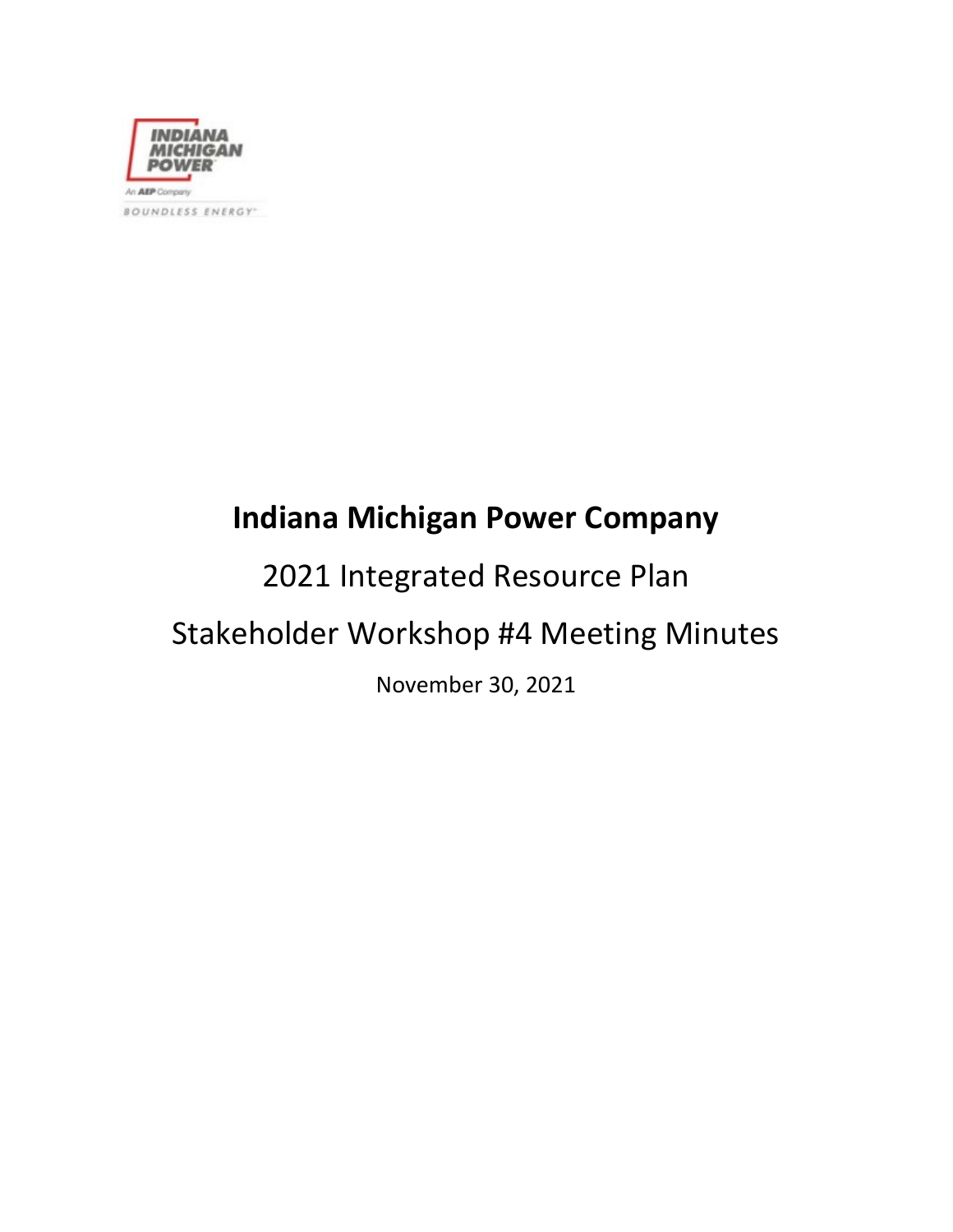# **1. Welcome and Safety Moment – Andrew**

# *Jay kicked off the meeting at 9:30 and covered slides 3-4.*

Jay kicked off the meeting and welcomed participants to the 2021 I&M Integrated Resource Plan (IRP) stakeholder workshop. Greg reviewed a safety moment for season lights safety.

Greg introduced Steve Baker, Steve introduced himself to stakeholders as he took over I&M President role in August 2021 and explains his role and involvement in IRP so far.

# **2. Meeting Guidelines – Jay Boggs, Siemens PTI**

# *Jay covered slides 5-8*

Jay introduced the Meeting Guidelines section and its content and established the role of Moderator for the Stakeholder Meeting.

Meeting guidelines and agenda were discussed.

Jay also provided an overview of the Questions and Feedback process, including directing stakeholders to submit comments and stay informed at the I&M IRP Website: [http://www.indianamichiganpower.com/info/projects/IntegratedResourcePlan.](http://www.indianamichiganpower.com/info/projects/IntegratedResourcePlan)

In addition, stakeholders are encouraged to submit questions via email to [I&MIRP@aep.com](mailto:I&MIRP@aep.com)

# **3. Recap of Previous Meetings – Jay Boggs & Peter Berini, Siemens PTI**

# *Peter covered slides 9*

*Peter reviews the general IRP 5 stage process that was used throughout the I&M IRP process. He goes into brief detail on each of the 5 steps in the approach which has been covered in deeper detail in previous stakeholder meetings:*

- *1. Determine Objectives*
- *2. Identify Metrics*
- *3. Create Candidate Portfolios*
- *4. Analyze candidate portfolios*
	- *a. Explains this involves stochastic analysis which will be covered further in next section by Mike*
- *5. Balanced Scorecard and Report*

# *Jay covered slide 10*

*Jay reviews the stakeholder timeline and engagement including working with stakeholders to create assumptions and key inputs over the last 6-8 months, pointing out that the I&M IRP process has had multiple stakeholder meetings and taken a lot of stakeholder inputs into account, showing the 4 previous meetings that have been completed since March 2021. Jay reviewed the topics that were covered at each individual stakeholder meeting, as shown in the slide.*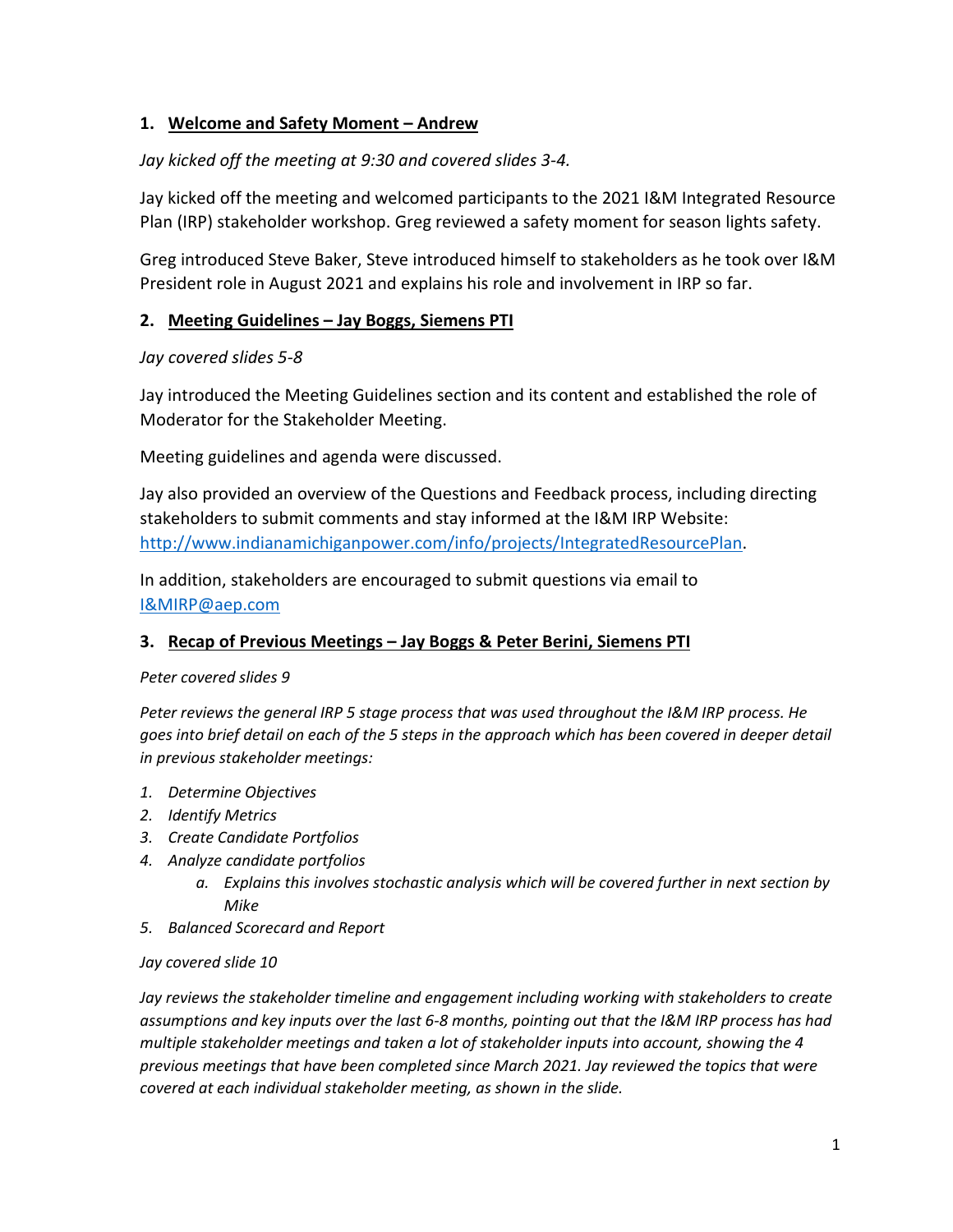# **4. Portfolio Analysis - Michael Korschek, Siemens PTI**

#### *Michael covers slides 12-23*

*Mike overviews the stochastic process which includes specifying the major market drivers that were varied in the stochastic analysis and emphasized the benefit of this including risk of the 95th percentile.* 

*Mike goes over the balanced scorecard and describes the benefit of using the "mean" of the stochastic iteration's vs using the "median" or "deterministic approach". He then outlines the factors that are varied and the multiple drivers that would vary each specific factor (Ex. Load can vary in the future due to weather/EV/Solar DG, etc.).* 

*Mike goes through the stochastic input graphs, points out how the range of uncertainty grows over time, as we have a better estimate what these factors will be in the short term but there is a much wider range of uncertainty out in 2041.*

*Feedback and Discussion Oral Questions:*

*John Decuman – "In regard to the stochastic modeling you mentioned 5 drivers, for 200 iterations was the model able to vary each driver or only 1 driver per iteration?" Mike responds that each iteration has a different path in each driver.*

#### **5. Balanced Scorecard, Art Holland, Siemens PTI**

*Art covered slides 26-33*

*Art reviews the latest version of the balanced scorecard, specifying that it has gone through various stages and incorporated stakeholder feedback. He goes into detail of each of the metrics under each of the 6 classifications (Affordability, Rate Stability, Sustainability, Market Risk Minimization, Reliability, Resource Diversity). He then goes into the various portfolio summaries.* 

*Art reviewed and compared the various slides of populated scorecards, specifying important differences between the portfolios. He then goes into detail regarding the various portfolios, and which were maintained as viable portfolios/or refined and those that were just used as an informative portfolio.* 

*Andrew covers the OVEC analysis slide.* 

*Alex Vaughn goes into detail on the costs included with the OVEC analysis including the model capturing energy cost changes and an out of model calculation to take the capacity costs into consideration for the analysis as well.* 

#### **6. Metrics Deep dive – Peter Berini, Siemens PTI**

#### *Peter covers slides 36-43*

*Peter opens discussion with plan to go into more detail around the various metrics that are being focused on in analyzing the list of "focused portfolios". In the NPV CTSL, various costs taken into account including generation related costs. Specified the cook 2050+ portfolios came out with the lowest NPV for 20 year NPV but reminded all that cook license extension costs are not included. He*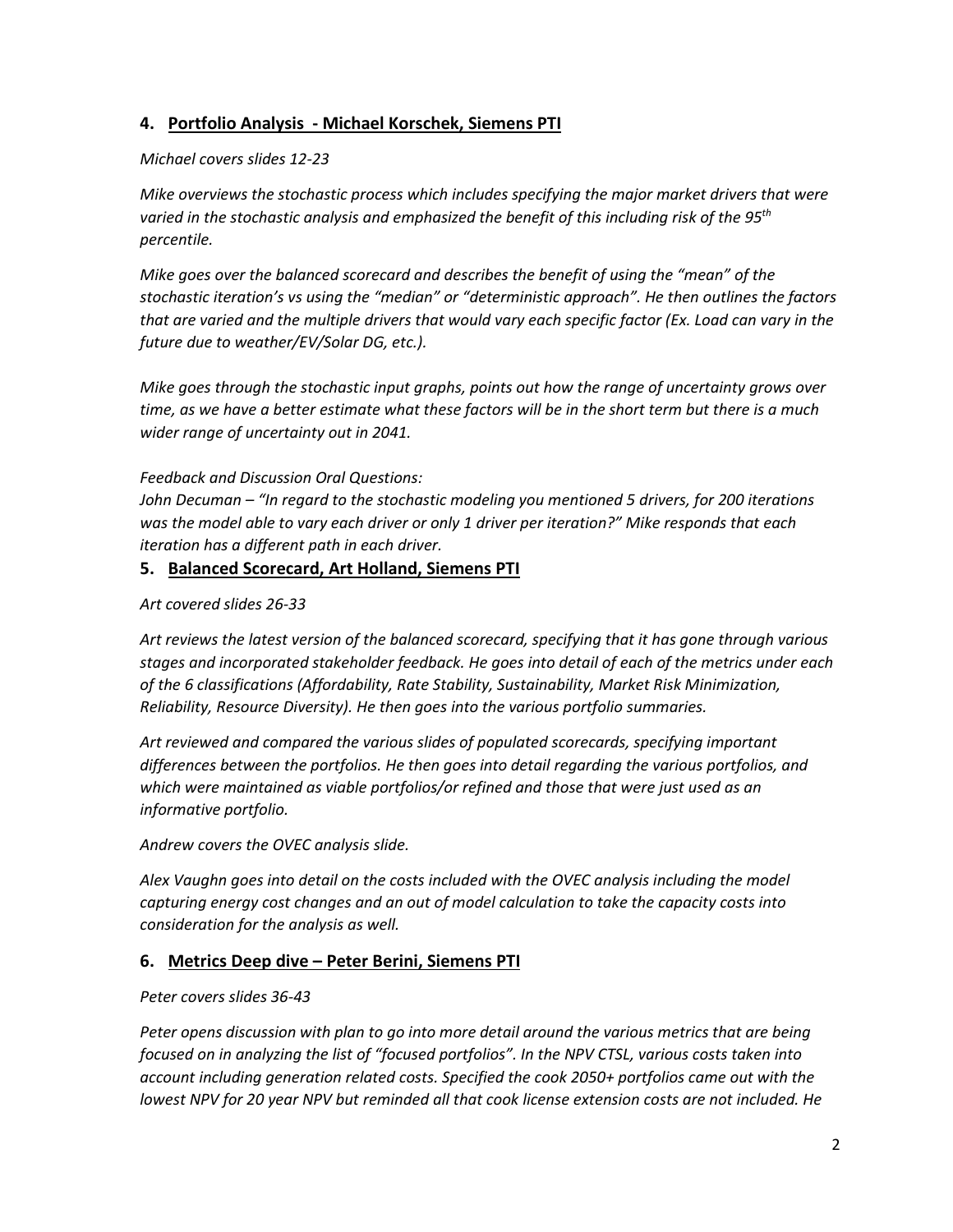*gives a brief overview of the box & whisker plot and how to interpret. Notes that reference prime has different selection of near term resources, giving the cheapest option.* 

*For rate stability objective, primary objective is 95th percentile NPV CTSL and 5 year net rate increase CAGR.* 

*Regarding sustainability goals, all portfolios surpass the 32% objective and most are very close (if not below) the 80% reduction goal by 2040. Cook portfolios are continuously low as a gas resource is not needed to replace cook capacity.*

*Peter reviews the spot market sales and purchases and the risk associated with some of the portfolios on energy balance, largely for cook portfolios as well as the scenario portfolios with high renewable generation.* 

*Peter then puts it all together with the view of the fully populated scorecard with all focused portfolios.* 

#### **ORAL Questions:**

Emily: looking at 10 yr. NPV, would you consider any of those cases within the margin of error in your forecast? Andrew responds that he cannot give definitive answer, but that we do our best to capture that in stochastics.

Emily: how has supply chain problems affected some assumptions associated with deliverability of new technology. Andrew responds that they are aware of supply chain issues, and they will have to continuously evaluate going forward.

Art adds to Emily questions that uncertainty is integral part of the decision-making process with resource planning and that is why we spend so much time on stochastics inputs as well as the percentile bands.

Anna Sommer: are these overnight costs? Jim responds that yes these are just day 1 spend.

Anna Sommer: do these costs include any profit component? Jim responds that yes, all components are in there.

#### **Feedback and Discussion:**

# **7. Path to Preferred Portfolio – I&M Management**

# *I&M Covered slides 46-50*

*Dave Lucas kicks off the preferred portfolio discussion. Dave echoes comments expressing appreciation for the stakeholder engagement, all engagement has been integral to determining the preferred path. Reinforces that no decisions have been made regarding Cook extensions and that no analysis has been started on looking at the cost associated with the Cook extensions. A key consideration in the development of I&M's preferred plan is to keep optionality around the Cook extensions once the necessary studies have been performed. When considering Cook optionality, we took into consideration feedback from previous stakeholder meetings regarding the level of spot market sales in the portfolios that modeled Cook extensions and the risk associated with those sales.*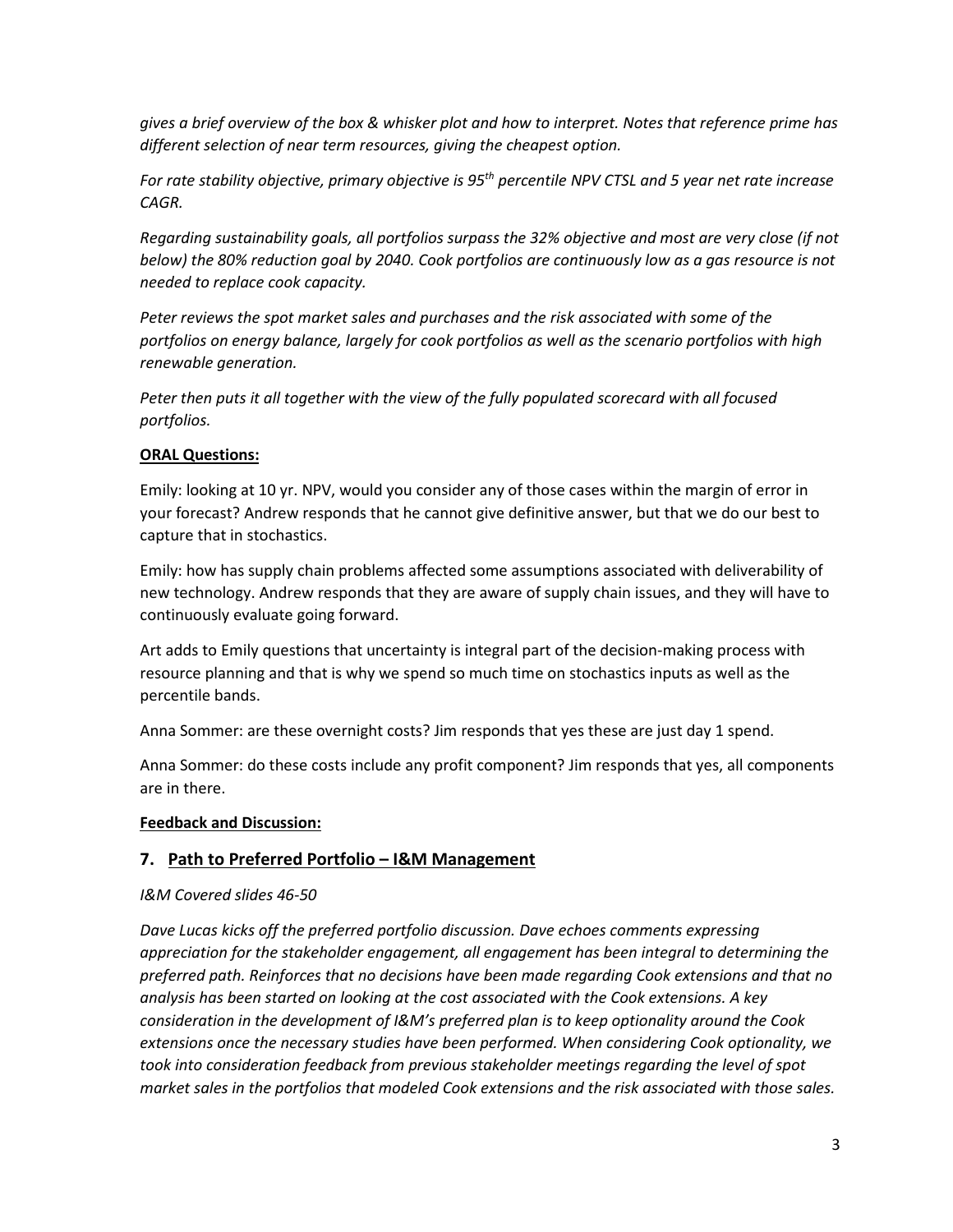*To maintain future optionality at Cook and address the long term energy position, I&M set up the preferred portfolio in a way that allows short term resource decisions to be made while maintaining the Cook extension as a viable option in the future.* 

*Dave goes into specific detail around preferred portfolio adjustments, including the reduction of early year renewable build to allow I&M to make significant progress in I&M's generation transition plan, yet still allow the flexibility for the option to extend Cook when the time comes. In the preferred plan, gas resource additions all consolidated into 2028. I&M recognizes there will be further analysis in adding these gas resources but given current assumptions and weighing options around Cook and future market exposure, I&M feels that some level of gas resources will likely be necessary to replace Rockport. Long term renewable additions will be re-evaluated in the future as those are currently assumptions that are replacements of Cook energy/capacity.* 

*Dave reviews the scorecard metrics for the preferred portfolio along with other focused portfolios for comparison and then turns it over to Art to go into further detail of these metrics.* 

# **8. Preferred Portfolio – Art Holland**

#### *Art Covered slides 52-57*

*Art goes into greater detail on the cumulative additions in the preferred portfolio graph on an annual basis.* 

### **9. Closing Remarks, Andrew Williamson**

Andrew concluded the meeting expressing thanks on behalf of the I&M leadership for the active participation in today's meeting. Andrew gives next steps about filing IRP.

# **10. Appendix A: List of Questions Answered on Call**

List of questions addressed on the call:

| <b>Question Asked</b>                                                                                                                                                                  | <b>Answer Given</b>          |
|----------------------------------------------------------------------------------------------------------------------------------------------------------------------------------------|------------------------------|
| The battery forecasts that you show are based on what hour<br>duration?                                                                                                                | As answered by Mike Korschek |
| It does not make sense to me that the reference prime case<br>would have a lower NPVRR if all you are doing is removing the<br>i/o limit. could you give some thoughts on this?        | As answered by Art Holland   |
| Could you give a description of the difference between<br>NPVCTSL and NPVRR as that term is commonly used, if any?                                                                     | As answered by Peter B       |
| Did you assume any penalty or other opt-out cost for OVEC?                                                                                                                             | As answered by Alex V (AEP)  |
| Have you calculated an estimate of the capital costs (the<br>capital costs that you have not included in the Cook<br>portfolios) related to relicensing Cook the last time (in present | As answered by Andrew        |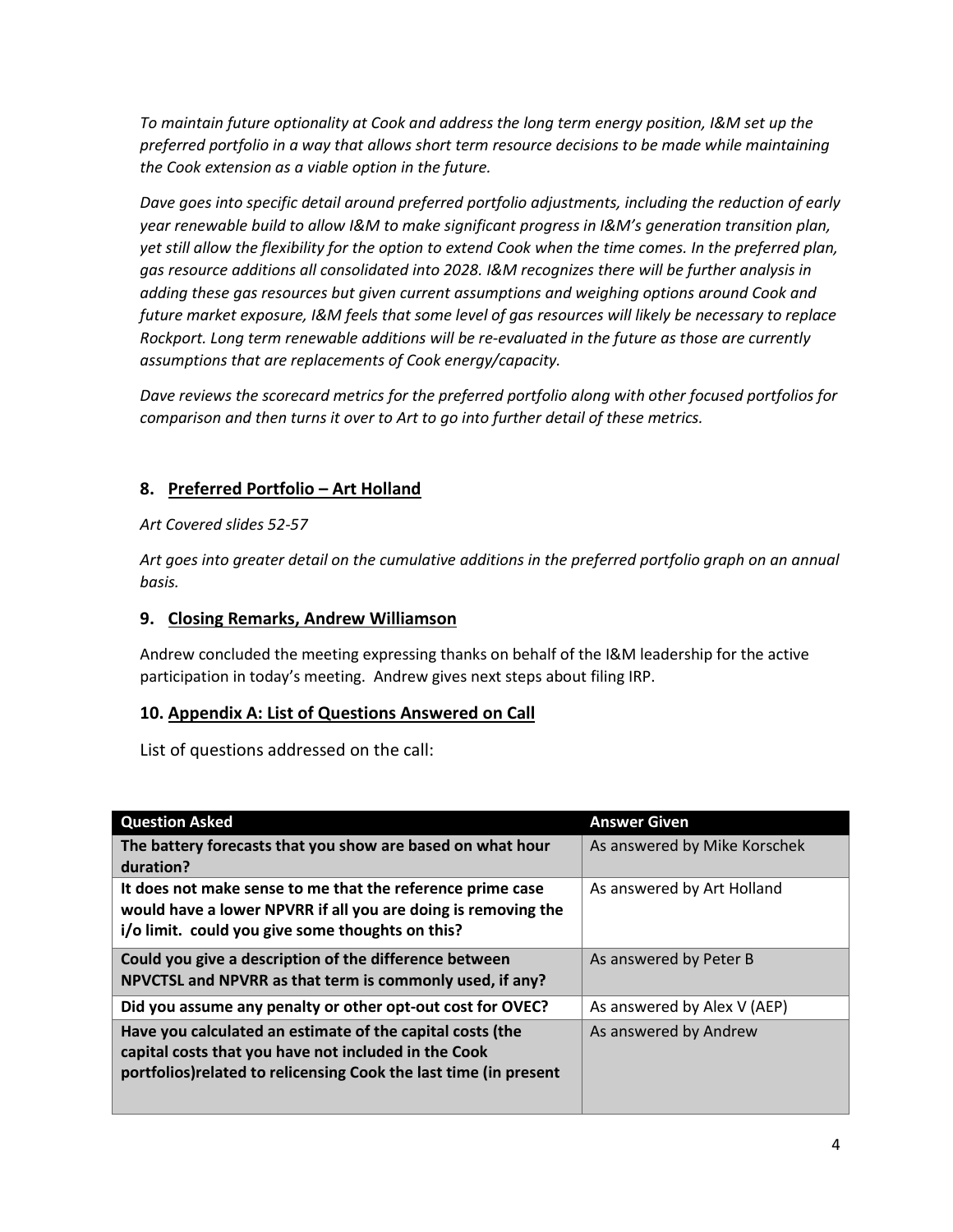| dollars)? I realize these costs are yet to be estimated, but just                        |                                                         |
|------------------------------------------------------------------------------------------|---------------------------------------------------------|
| to give some sense of these costs.                                                       |                                                         |
|                                                                                          |                                                         |
| Using average annual purchases as a measure of risk would                                | As answered by Art and Peter                            |
| seem to potentially mask issues with "stressed" hours during                             |                                                         |
| which I&M might be relying on purchases at the same time                                 |                                                         |
| that other utilities will also be expecting to rely on imports.                          |                                                         |
| Have you looked at that? Any thoughts on your ability to look                            |                                                         |
| at that using your modeling of resource expansion for<br>neighboring/PJM/MISO utilities? |                                                         |
| Are you expecting to be able to give more consideration to the                           | As answered by Dave Lucas                               |
| 2028 gas expansion as part of your next IRP?                                             |                                                         |
| Do the generation related O&M and fuel costs for natural gas                             | As answered by Peter B                                  |
| combustion turbines include the additional maintenance and                               |                                                         |
| fuel consumption costs associated with unit start-up and<br>cycling?                     |                                                         |
| Do all portfolios include the continued operation of the OVEC                            | As answered by Andrew and                               |
| units? Are you doing any new portfolios in light of the recent                           | further commented by Alex                               |
| decision from the MI commission?                                                         | Vaughan (AEP)                                           |
| Did you assume customers would be have to pay all the ICPA                               | As answered by Andrew                                   |
| costs in these scenarios?                                                                |                                                         |
| Has I&M had any conversations with the co-owners about<br>amending the ICPA?             | As answered by Andrew                                   |
| Have you considered retirement as a compliance method with<br><b>CCR/ELGs?</b>           | As answered by Andrew                                   |
| I know that you evaluated 2030 but that would include the                                | As answered by Andrew                                   |
| CCR/ELG costs. Did you look at whether it was better for                                 |                                                         |
| ratepayers to retire and not incur those costs?                                          |                                                         |
| Please remind us what you assumed about the                                              | As answered by Peter Berini                             |
| relicensing/continuation or retirement of your hydro plants.                             |                                                         |
| Please explain whether the OVEC analyses assume the                                      | As answered by Alex V (AEP)                             |
| continuation or discontinuation of the Ohio SB 6 subsidies to<br><b>OVEC</b>             |                                                         |
| To confirm, IMP unlike DEI is not going to attempt to                                    | As answered by Andrew, we will                          |
| determine a rate impact using traditional rate-making                                    | address is more detail later in                         |
| methodology as opposed to using revenue requirements of                                  | today's presentation                                    |
| levelized cost?                                                                          |                                                         |
| Please explain how sunk costs are included in the economic                               | As answered by Andrew, we will                          |
| analysis?                                                                                | address is more detail later in<br>today's presentation |
| <b>Please define CTSL</b>                                                                | Cost to Serve Load. See Footnote                        |
|                                                                                          | #2.                                                     |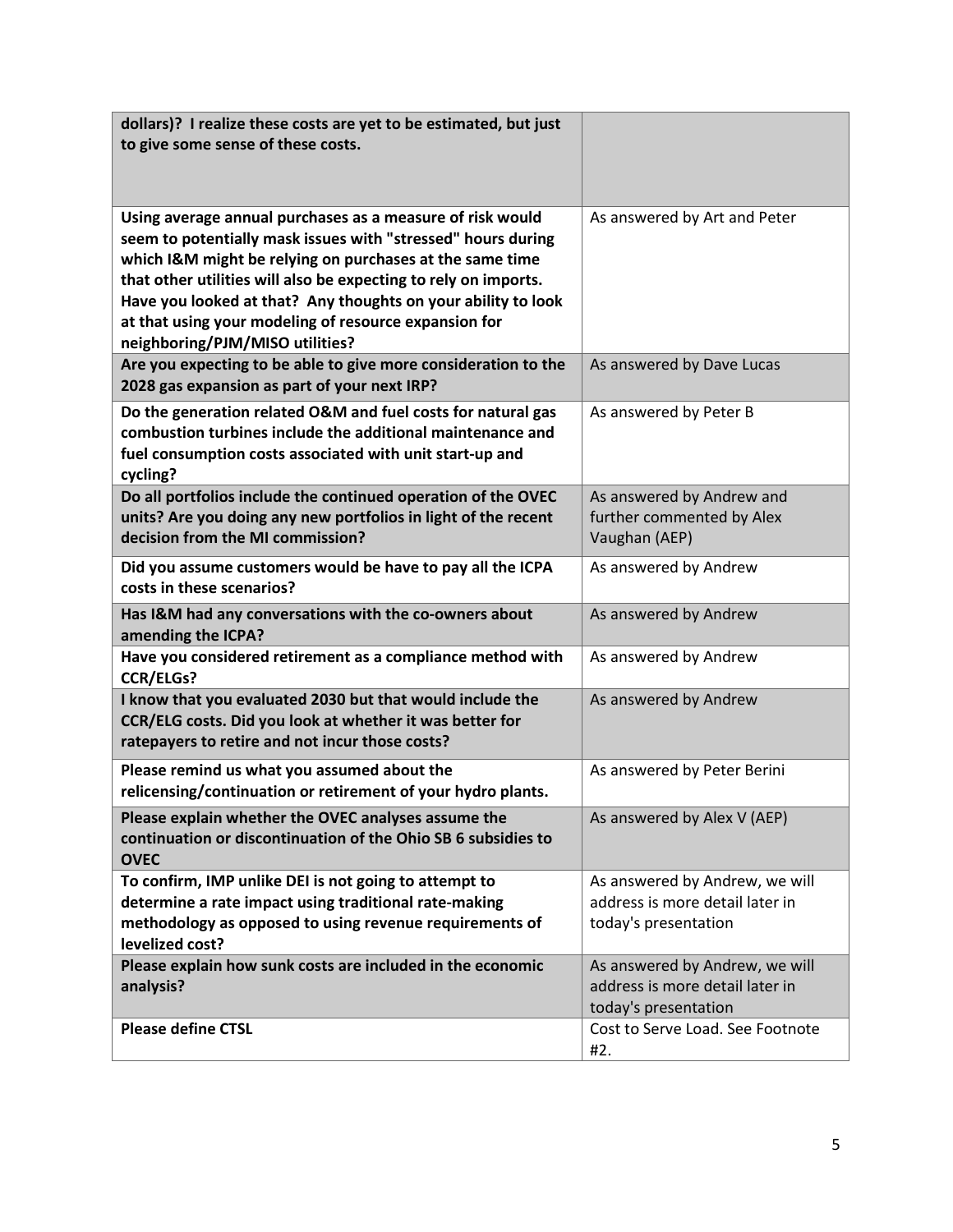| Is it based upon revenue requirements of levelized costs? Does<br>it include costs related to retired plants that have not been<br>fully depreciated?                                                                                                                                                                                                                           | As answered by Art                                                                                                                |
|---------------------------------------------------------------------------------------------------------------------------------------------------------------------------------------------------------------------------------------------------------------------------------------------------------------------------------------------------------------------------------|-----------------------------------------------------------------------------------------------------------------------------------|
| How about revenue requirements of levelized costs?                                                                                                                                                                                                                                                                                                                              | We will address in the metric deep<br>dive section.                                                                               |
| How were the proposed changes at Rockport 2 considered?                                                                                                                                                                                                                                                                                                                         | As answered by Peter B and<br>Andrew W                                                                                            |
| Just wondering how the market changes in 2021 resulted into<br>any changes in assumptions. Not sure if this is the right to<br>raise.                                                                                                                                                                                                                                           | As answered by Andrew                                                                                                             |
| To ask again, is it levelized costs or costs based upon the<br>undepreciated capital.                                                                                                                                                                                                                                                                                           | Invited Emily To come off mute and<br>further refine questions for Art,<br>Peter, Andrew and the team<br>responded to.            |
| And no residual costs related to plant retirements.                                                                                                                                                                                                                                                                                                                             | As answered by Andrew - if further<br>clarification is needed, please raise<br>your hand - thank you                              |
| Just confirming upstream emissions are not included for gas                                                                                                                                                                                                                                                                                                                     | As answered by Art                                                                                                                |
| Mike, could you talk about how changes in peak and average<br>load in Aurora relate to changes in energy?                                                                                                                                                                                                                                                                       | As answered by Mike. Please raise<br>hand at the end of the session if<br>you would like to follow up on the<br>topic. Thank you! |
| In Siemens' view, what is the impact of stochastically varying<br>capital costs just for areas outside of I&M's service territory on<br>the costs experienced by I&M customers?                                                                                                                                                                                                 | As answered by Michael Korschek                                                                                                   |
| And CTSL is net of sales and purchases?                                                                                                                                                                                                                                                                                                                                         | We will address in the metric deep<br>dive section.                                                                               |
| On the reserve margin metric, I think you mean over and above<br>the Forecast Pool Requirement (not Reserve) right? But<br>doesn't that include the reserve margin requirement? So that<br>metric isn't really the reserve margin but the capacity in excess<br>of the coincident peak load + reserve margin, right? Can you<br>change the name of that metric to reflect that? | As Answered by Art. Will consider<br>a revision to the name of the<br>metric. Thank you.                                          |
| I'm disappointed that you didn't advance one of the N2G<br>portfolios given how important the modeling of EE is to CAC.                                                                                                                                                                                                                                                         | Comments provided by Greg Soller                                                                                                  |
| Did you consider limiting sales in some of these of focused<br>portfolios to get a better indication of NPV?                                                                                                                                                                                                                                                                    | As answered by Art                                                                                                                |
| Did I mishear what Peter said? The Cook life extension<br>portfolios don't assume any additional cost (over current<br>costs?) for life extension? So why do they "provide valuable<br>strategic insights intocost estimates for the asset life<br>extension"?                                                                                                                  | As answered by Andrew                                                                                                             |
| Are the dispatch costs of these portfolios based on Zonal or<br><b>LTCE runs?</b>                                                                                                                                                                                                                                                                                               | As answered by Peter B                                                                                                            |